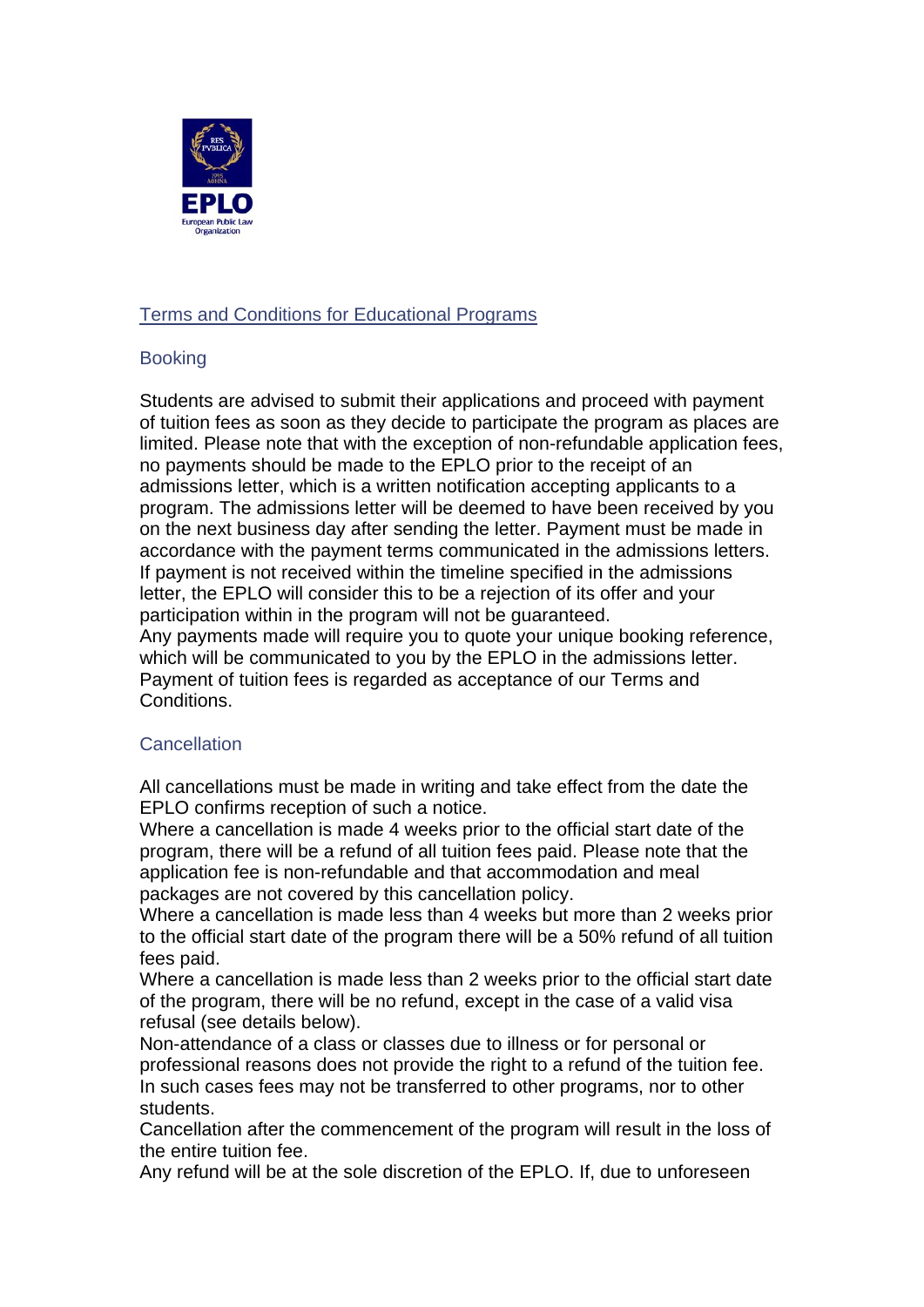circumstances, the program is cancelled, you will receive a full refund of the tuition fee. The EPLO reserves the right to cancel the program if minimum student recruitment levels are not met before its commencement. A full refund of the tuition fee will be made to you in such circumstances within a reasonable time frame.

## Visa Support and Visa Refusal

Should a student require a visa to travel to Greece, the EPLO will, upon receipt of the full course fees, issue a Visa Support Letter for a Visa application.

If the visa application is refused, then provided we receive a valid visa refusal letter, a full refund will be issued, minus the non-refundable application fee and any bank transfer fees. No refund will be given in cases where one or more of the following criteria are not met:

- All necessary documentation for visa issuance must be provided as indicated.
- The visa application must be made within sufficient time prior to the arrival date to allow for sufficient time to be processed as requested by the competent authority.
- The applicant must be able to demonstrate that all necessary steps were taken to obtain the correct visa.

### Promotional Materials

Students will be asked to fill out a questionnaire at the end of the course. Photographs or videos of the students in the program may be taken. The EPLO reserves the right to use such material in future promotion, unless otherwise stated by the students in writing.

### Course Rules

The rules outlined below are set to ensure that all the students and staff of the program will be able to enjoy the program and in a safe and friendly environment.

Any student that breaks the program's rules as listed below will face instant dismissal from the program and will return home at their own expense:

- 1. Students are expected to attend all seminars.
- 2. Personal mobile phones must be turned off during all lessons and scheduled program activities.
- 3. All damage to property, equipment and rooms will be charged to the student.
- 4. Damage to the EPLO's property, hotel property, public property or other students' property may result in dismissal from the program.
- 5. Racist, discriminatory, sexually inappropriate or intimidating behavior towards another student or staff member will result in dismissal from the program.